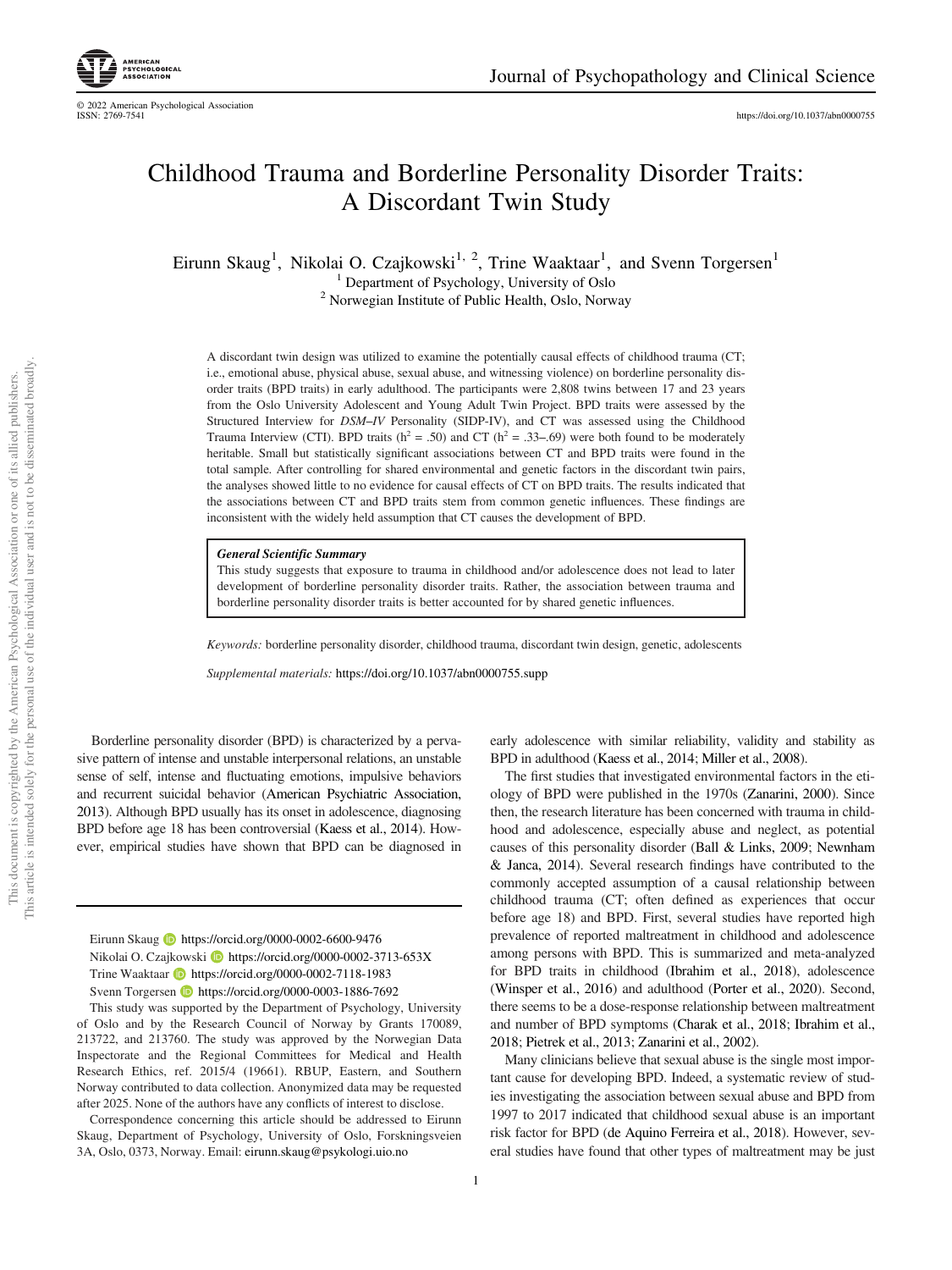as important or more important risk factors for developing BPD (Charak et al., 2018; Lobbestael et al., 2010; Zanarini et al., 2020).

While the etiology of BPD was long considered to be exclusively environmental, the first larger twin study of BPD, published in 2000, established that it also has a considerable genetic/biological basis (Gunderson et al., 2018; Torgersen et al., 2000). Studies that have measured BPD traits at one measurement occasion have reported heritability estimates between .35 and .42 (Bornovalova et al., 2013; Distel et al., 2008; Kendler et al., 2008; Torgersen et al., 2008). Other studies that have attempted to reduce error variance by using longitudinal designs or combining different measures for assessing BPD have reported heritability estimates around .70, implying that additive genetic factors may explain 70% of the total variation in BPD traits (Bornovalova et al., 2009; Reichborn-Kjennerud et al., 2015; Torgersen et al., 2012). Furthermore, results from an extended twin-family study suggest that dominant genetic effects also contribute to individual differences in BPD traits (Distel et al., 2009). Notably, findings from twin studies consistently indicate that shared environmental factors make little to no contribution to causing individual differences in BPD traits.

Although the heritability of BPD has been found to be high, genetic factors do not fully explain familial variance. As described, several studies have highlighted various types of CT as risk factors for the development of this personality disorder. However, the fundamental problem of causal inference is whether the association between CT and BPD is due to a direct effect of CT on the development of BPD or arises from the influence of confounding variables correlated with both. One way to reduce the problem with confounding variables is to use a discordant twin design. The discordant twin design relies on comparing the individual level association between exposure and outcome (i.e., analyzed in a standard regression model) with the association observed within discordant twin pairs (i.e., only one member of a twin pair has been exposed to the potential risk factor). This within-pair association represents the difference in outcome among twin pairs discordant on exposure and is often used to strengthen the claim of a causal effect of the exposure on the outcome (McGue et al., 2010). Twins reared together share the same family environment, MZ twins are genetically identical while DZ twins share, on average, half of their segregating genes. Thus, the DZ within-pair association completely controls for shared environmental factors and partially for genetic factors while the MZ within-pair association completely controls for both shared environmental and genetic factors. Importantly, since measures of the environment, such as life events, are not entirely environmental in nature but are partly influenced by genetic factors (e.g., Kendler & Baker, 2007), it is important to control for shared genetic factors when examining the relationship between CT and BPD traits.

To date, twin studies examining the effect of CT on BPD are scarce. Existing discordant twin studies provide preliminary evidence that CT does not causally impact BPD traits (Berenz et al., 2013; Bornovalova et al., 2013). The study by Bornovalova, et al. (2013) indicated that the relationship between childhood abuse (emotional, physical and sexual abuse) and BPD traits is likely explained by shared genetic factors. However, Berenz, et al. (2013) did not have sufficient power to analyze discordant MZ and discordant DZ twins separately. Because a comparison of effects within discordant DZ twins relative to discordant MZ twins is necessary to determine to what extent the confounding is due to shared environmental and/or genetic factors, the results could not say anything about the relative confounding effects of shared environmental and genetic factors. Clearly, more genetically informed studies are needed to contribute to more robust conclusions and a better understanding of this research area.

The aim of the present study was to assess whether there is evidence for a causal effect of CT (emotional abuse, physical abuse, sexual abuse and witnessing violence) on levels of BPD traits in early adulthood. To do so, we employed a series of multilevel discordant twin models. We sought to address the limitations of previous twin studies by utilizing a large genetically informed sample, allowing separate analyses of discordant MZ and discordant DZ twins, and to examine the relationship between subtypes of CT in relation to BPD traits.

# Method

#### Sample and Procedure

Data for the study was collected as part of the Oslo University Adolescent and Young Adult Twin Project (Torgersen & Waaktaar, 2019). All twin pairs born in Norway between 1988 and 1994 were invited to participate. The twins were identified through the Norwegian Medical Birth Registry. The present study utilized data from a face-to-face interview with the twins when they were around 19 years of age ( $M = 19.1$ ,  $SD = 1.2$ , range = 17.5 to 23.3). Each twin in a pair was interviewed by different interviewers. The sample consisted of 2,808 twins (58% females), including 1,384 complete twin pairs and 40 incomplete twin pairs. Of the complete pairs, the zygosity distribution was 540 monozygotic (MZ) and 844 dizygotic (DZ) twin pairs. The study was approved by the Norwegian Data Inspectorate and the Regional Committees for Medical and Health Research Ethics. American Psychological Association ethical standards were followed in the conduct of the study. Since the study included entire national birth cohorts, no a priori power analysis was performed.

## Zygosity Determination

The zygosity of same-sex twin pairs were partially determined through a 12-item zygosity scale where questions about similarity in appearance, how often the twins have been mixed-up with each other, and whether they believe that they are monozygotic or dizygotic were asked (Torgersen, 1979). To validate the zygosity scale, cheek swabbed DNA was drawn from a subsample of twin pairs. Seventeen genetic markers were tested, with an estimated probability of misclassification less than  $p < .0001$ . The scores on the zygosity scale were analyzed using discriminant analysis and a cutting point for the discriminant score was established based on the results of the gene testing. Five hundred thirteen of the 1,006 same-sex twin pairs were gene-tested. Those with a discriminant score close to the cutting point were oversampled for DNA tests. It appeared that 14 out of the 513 twin pairs were misclassified according to the discriminant analysis. Correcting for the oversampling, the questionnaire misclassified 2.13% of the same-sex twins. As almost all of the misclassified pairs were gene tested, results showed that .64% of the same-sex twin pairs are expected to be misclassified (.45% when including the whole twin sample).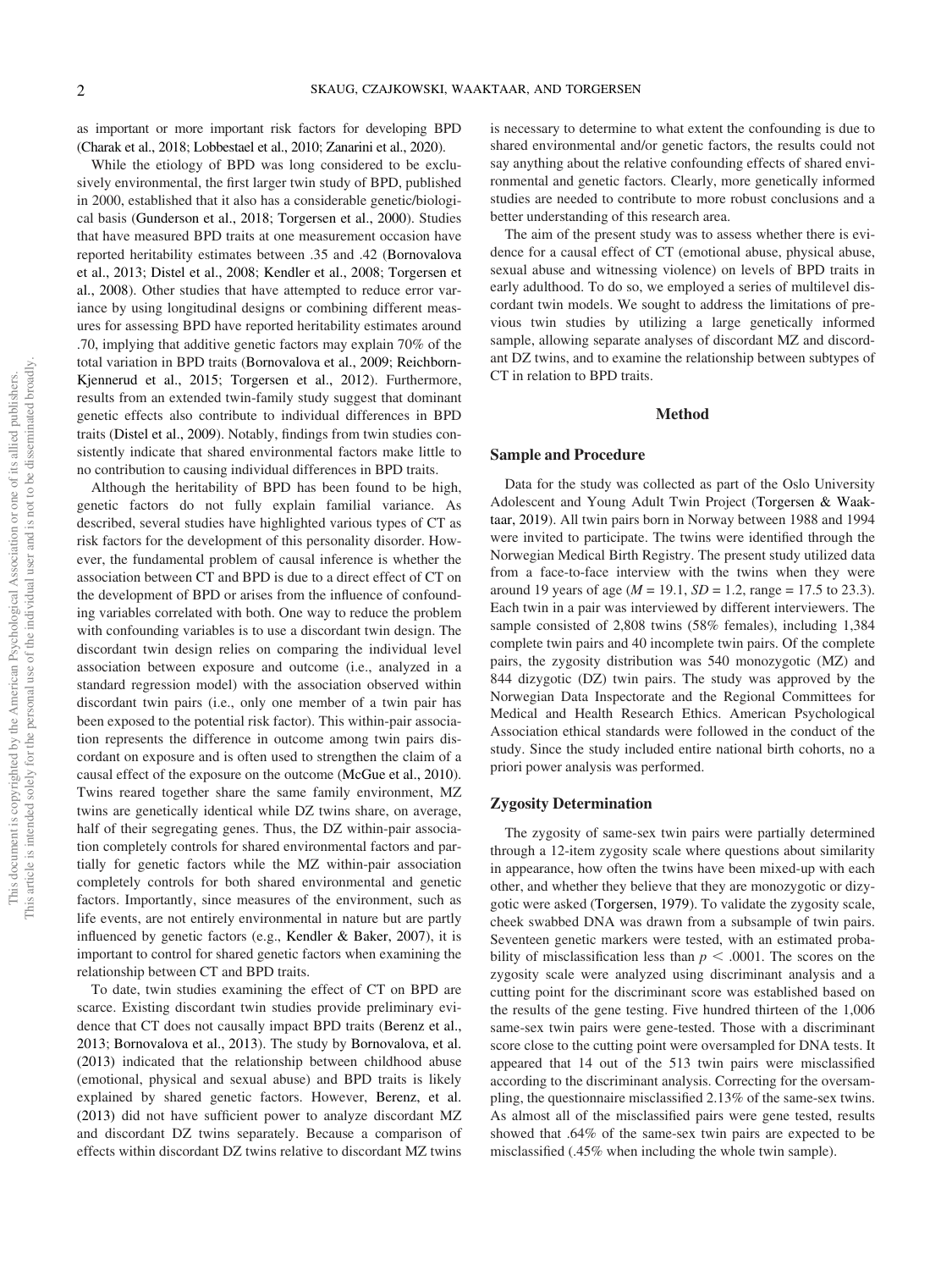## **Measures**

## Borderline Personality Disorder Traits

The Structured Interview for *DSM*–*IV* Personality (SIDP-IV; Pfohl et al., 1997) in Norwegian translation was used to assess BPD traits. SIDP-IV has been used in a number of studies in various countries, including Norway (Helgeland et al., 2005; Kendler et al., 2008), and in several studies of personality disorders in adolescence (e.g., Korsgaard et al., 2016; Speranza et al., 2011). The ratings are based on behavior typical for the past five years, and each criterion is scored on a scale ranging from 0 to 3 (0 = *absent*; 1 = *subthreshold*;2= *present*;3= *strongly present*).

The proportion of individuals meeting full *DSM*–*IV* criteria for BPD was too low (i.e., 1.3%) to perform reliable analyses with BPD as a categorical variable. To increase statistical power and utilize a larger amount of information, we analyzed the number of endorsed BPD criteria at either the clinical or subclinical level (i.e., score  $\geq$ 1), resulting in possible scores between 0 and 9. Interrater reliability was assessed based on two raters' scoring of 55 audiotaped interviews, of which 53 of the recordings were of satisfactory quality to be scored. The intraclass correlation coefficient (ICC) for the number of endorsed BPD criteria scored  $\geq$  1 was .77  $(p < .001)$ .

# Exposure to Trauma in Childhood and Adolescence

The Childhood Trauma Interview (CTI; Fink et al., 1995) in Norwegian translation was used to assess exposure to trauma. The CTI is a semistructured interview for the retrospective assessment of six areas of interpersonal trauma occurring during childhood and adolescence, including separations and losses, physical neglect, emotional abuse, physical abuse, sexual abuse and witnessing violence. The CTI has been shown to have high reliability and validity (Fink et al., 1995; Roy & Perry, 2004), and has been used in several studies examining different areas of mental health (Laporte et al., 2011; Simeon et al., 2001; Vrshek-Schallhorn et al., 2014).

The section on 'emotional abuse' focuses on experiences of being threatened, humiliated, criticized, shouted at, controlled, ignored or scapegoated. 'Physical abuse' is assessed through questions about experiences of being hit, kicked, thrown into the walls, looked inside a room/closet, choked, cut or burned. The section on 'sexual abuse' includes questions about both contact experiences and noncontact experiences (e.g., sexual threats or watching others engage in sexual activities). The section on 'witnessing violence' includes questions about both domestic and other violence. The section on 'separations and losses' was excluded from the analyses due to inconsistency in rating (based on notes from the interviews). Some interviewers rated 'death of grandparents' consistently as 'separation' while others rated such cases as separation only when the grandparents had been the interviewee's caregivers. In addition, interviewers differed in scoring with regard to 'separation from one of the parents' in case of divorce. Thus, this part of the interview was expected to have high measurement error and consequently low reliability and validity. The section on 'physical neglect' was also excluded from the analyses due to very low prevalence and consequently low statistical power (2.0% of the total sample reported physical neglect and 2.8% was discordant on exposure).

## Statistical Analyses

# Phenotypic Associations

All analyses in the current study were conducted in the statistical package R (R Core Team, 2020). In our initial analyses we examined the phenotypic associations between CT and BPD traits using correlation and linear regression analyses. Biserial correlations were calculated when one variable was dichotomous and the other was continuous. Tetrachoric correlations were calculated when both variables were dichotomous. Biserial and tetrachoric correlations are less prone than Pearson correlations to bias the association between variables when one or both variables are dichotomous (Kirk, 1973; Olsson et al., 1982).

# Univariate Twin Models

Before running the discordant twin analyses, univariate twin models were fitted to BPD traits and each CT type to examine the influence of genetic and environmental factors on these phenotypes. These models allow the variance of an observed measure to be partitioned into three separate sources. Additive genetic influences (A; genes that together operate in an additive manner, causing similarity among family members) are inferred when the MZ correlation is greater than the DZ correlation. Nonadditive genetic influences (D; dominance) are inferred when the DZ correlation is less than half of the MZ correlation, whereas shared environmental influences (C; any environmental factors that contribute to similarity among family members) are inferred when the DZ correlation is more than half of the MZ correlation. Of note, A, D and C influences cannot be estimated simultaneously because they are confounded in the classical twin design. Unless the correlation between DZ twins is less than half that of MZ twins, most researchers opt to including A and C parameters in the model. The remaining variance, not accounted for by  $A + C$  (or  $A + D$  or  $D + C$ ), is attributed to nonshared environmental influences (E; any factors that contribute to phenotypic dissimilarity between family members, including measurement error).

Using the structural equation modeling R package OpenMx (Neale et al., 2016), univariate twin models were fitted to raw data using full information maximum likelihood. BPD traits were analyzed using standard univariate twin models for continuous data, and each CT was modeled using a threshold model, where a continuous normally

<sup>&</sup>lt;sup>1</sup> If there is a dose-response relationship between CT and number of BPD symptoms, one should treat the CT types as continuous variables. Surprisingly, severity and duration of trauma showed lower correlations with BPD traits compared to a dichotomous coding of the trauma variables (i.e., on average, the correlations were about 2/3). This is probably due to a large amount of error variance in the scoring of severity and duration compared to a trauma/non-trauma scoring. We therefore chose to study the CT variables dichotomously.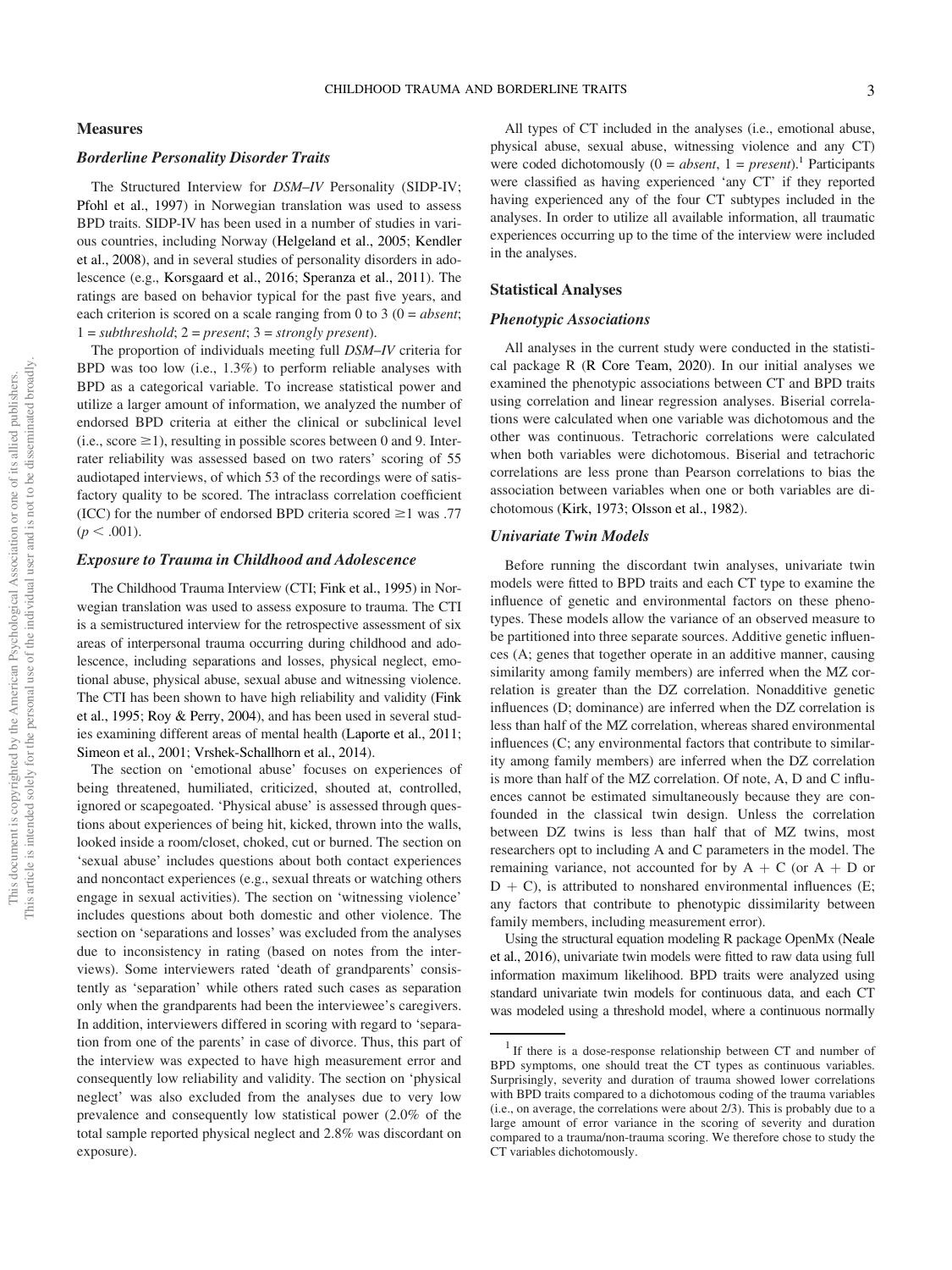distributed liability is assumed to underlie each of the observed binary variables. The models were fitted with separate means and thresholds for males and females to account for mean-level sex differences in BPD traits and CT. Competing models were compared using Akaike's information criterion (AIC), with lower values indicating better model fit (Akaike, 1987).

## Discordant Twin Models

Discordant twin models were fitted to control for potential confounding by shared environmental and additive genetic influences that might contribute to the overall effect of CT on BPD traits in the total study sample. The strength of the association between CT and BPD traits in the total study sample (i.e., individual level) was compared to the effect observed within twin pairs discordant on CT (i.e., twin pairs in which only one of the twins has been exposed to trauma). This within-pair effect gives the expected difference in BPD traits within a twin pair when the twins are discordant on CT exposure. Twins reared together share common environment, MZ twins are genetically identical while DZ twins, on average, share half of their segregating genes. The MZ withinpair effect will therefore completely control for both shared environmental and genetic factors, while the DZ within-pair effect completely controls for shared environmental factors and partially for genetic factors.

Within this framework, a causal effect refers to a direct nonshared environmental effect of trauma on BPD traits (McGue et al., 2010). If CT has a *causal effect* on BPD traits, the effect of CT is expected to be the same at the individual level as within discordant DZ and discordant MZ pairs (i.e., controlling for shared environmental and genetic factors would not reduce the association). If the relationship between CT and BPD traits is noncausal and *completely confounded by shared environmental factors*, the effect of CT on BPD traits is expected to be absent within both discordant DZ and discordant MZ pairs. If the relationship is noncausal and *completely confounded by genetic factors*, the effect of CT on BPD traits is expected to be reduced within discordant DZ pairs relative to the effect at the individual level, while the effect within discordant MZ pairs will be completely absent. In the presence of *partial confounding* by shared environmental and/or genetic factors, the effect of CT on BPD traits within discordant DZ and discordant MZ pairs will be reduced relative to the effect at the individual level, but the effects will not be completely absent.

Linear mixed regression models were fitted using the R package lme4 (Bates et al., 2015). Each twin pair represents one cluster,

| Table 1 |  |                                         |  |
|---------|--|-----------------------------------------|--|
|         |  | Descriptive Statistics and Correlations |  |

and individual twins (level 1) are nested within twin pairs (level 2). The model included a random intercept across twin pairs, and the within-pair effect of CT was represented by subtracting the pair mean from each twin's own score (that is,  $[x_{ij} - \overline{x}_i]$ , where  $\overline{x}_i$ represents the mean trauma score in twin pair  $i$ , and  $x_{ij}$  represents the trauma exposure index for individual *j* in twin pair *i*). Separate models were fitted to each CT measure, with BPD traits as the outcome variable in each model. First, we conducted separate analyses on MZ and DZ data. Finally, a model including the interaction of zygosity with the within-pair effect of CT in the pooled sample of twins was conducted to determine to what extent any confounding were due to shared environmental and/or genetic factors.

In order to control for potentially important covariates, we replicated the set of models described above accounting for other psychopathology (i.e., affective disorders, anxiety disorders, alcohol or substance abuse, eating disorders and posttraumatic stress disorder) by including these variables as fixed effects in the models. See Table S1 for correlations between other psychopathology and our study variables. In addition, we fitted the models to a subsample excluding the participants who reported trauma after age 12. These analyses ensured temporal precedence of CT (SIDP-IV uses a five-year retrospective period for BPD symptoms).

## Cholesky Decomposition Models

To validate the results from the discordant twin models, we fitted a series of bivariate Cholesky decomposition models (Neale & Maes, 2004) using the structural equation modeling package OpenMx (Neale et al., 2016). A potential direct effect of CT on BPD traits should produce a nonshared environmental correlation between these phenotypes, while confounding of genetic and/or shared environmental factors should produce genetic and shared environmental correlations, respectively.

## Results

## Descriptive Statistics and Phenotypic Associations

Descriptive statistics and correlations between variables are presented in Table 1. All subtypes of CT showed small to moderate positive associations with BPD traits. When excluding the participants who reported trauma after age 12, the correlations between CT and BPD traits were almost identical as when utilizing information from the full sample (see Table S2). Furthermore, neither BPD traits nor CT was associated with age at interview.

| Descriptive Statistics and Correlations |      |      |        |     |     |     |     |     |
|-----------------------------------------|------|------|--------|-----|-----|-----|-----|-----|
| Variable <sup>a</sup>                   | М    | SD   |        |     |     |     |     | 6   |
| $1.$ Sex                                | 0.58 | 0.49 |        |     |     |     |     |     |
| 2. Emotional abuse                      | 0.31 | 0.46 | .04    |     |     |     |     |     |
| 3. Physical abuse                       | 0.15 | 0.36 | $-.13$ | .59 |     |     |     |     |
| 4. Sexual abuse                         | 0.05 | 0.21 | .45    | .40 | .37 |     |     |     |
| 5. Witnessing violence                  | 0.12 | 0.33 | $-.10$ | .46 | .58 | .30 |     |     |
| 6. Any childhood trauma                 | 0.41 | 0.49 | .02    | .81 | .80 | .68 | .76 |     |
| 7. BPD traits                           | 1.08 | 1.60 | .14    | .37 | .35 | .44 | .26 | .35 |

*Note.*  $N = 2.808$ . Tetrachoric correlations are reported for correlations between dichotomous variables; biserial correlations are reported for correlations between dichotomous variables and BPD traits.

<sup>a</sup> Sex coded  $0 =$  male,  $1 =$  female; childhood trauma (2-6) coded  $0 =$  trauma absent,  $1 =$  trauma present; BPD traits = number of endorsed borderline personality disorder criteria either at the clinical or the subclinical level.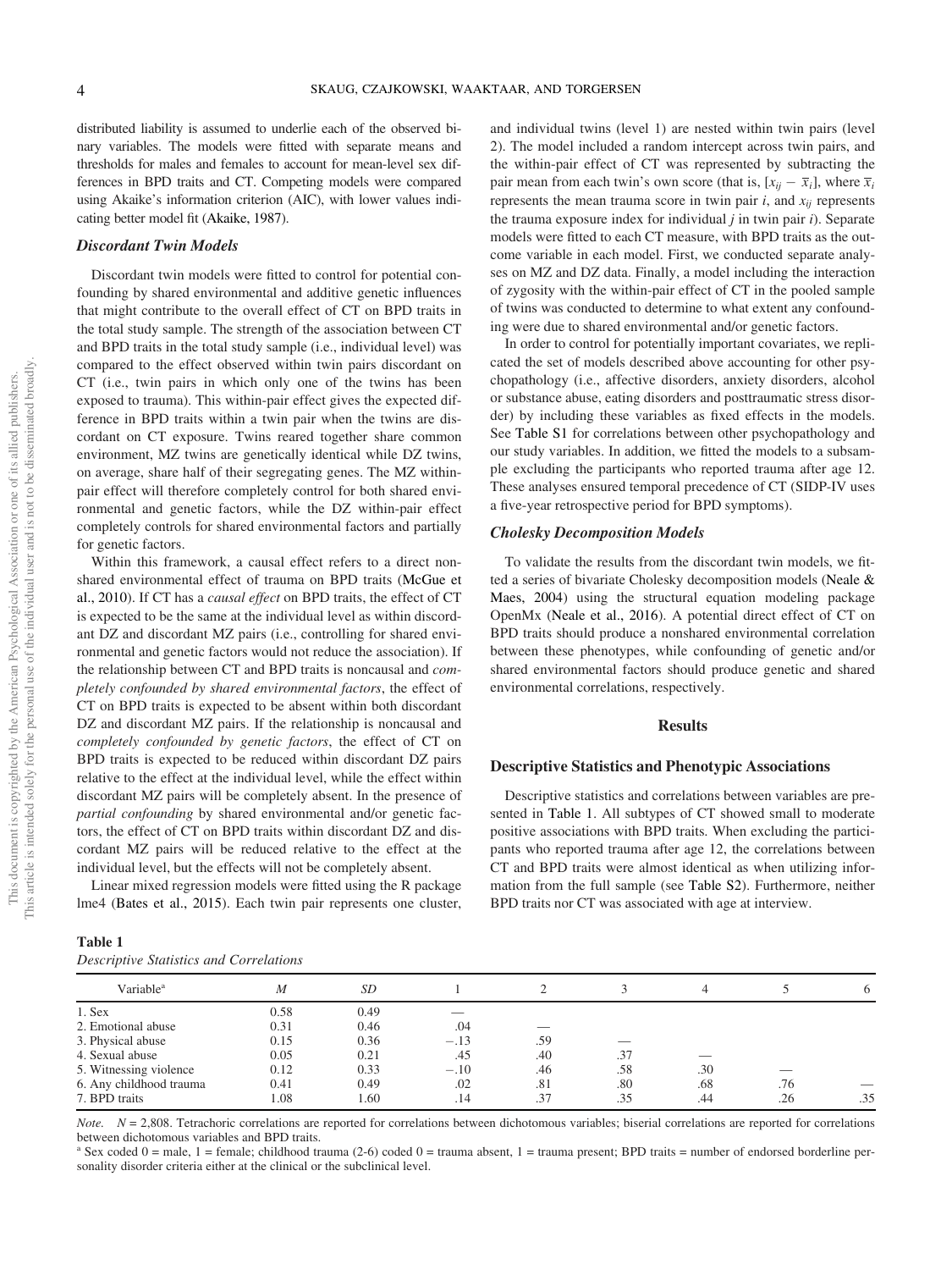The mean age at first exposure was  $8.9$  ( $SD = 4.3$ ) for emotional abuse,  $10.4$  (*SD* = 5.2) for physical abuse,  $13.0$  (*SD* = 3.7) for sexual abuse and  $12.7$  ( $SD = 4.8$ ) for witnessing violence. Table 2 displays the number and percentage of discordant and concordant MZ and DZ twin pairs.

Results from linear regression analyses are shown in Table 3. Sexual abuse had the strongest specific association with BPD traits, followed by emotional abuse, physical abuse and witnessing violence. That is, when controlled for other subtypes of CT, each CT type still had a statistically significant, albeit reduced, association with BPD traits. Therefore, the unadjusted estimates were used as a basis for comparison in the discordant twin analyses.

Twin correlations and univariate model estimates from the best fitting twin models are given in Table 4. The twin correlations suggested moderate genetic influence on individual differences in all study variables, and modest influence of shared environmental factors in BPD traits and emotional abuse. According to AIC, the AE model was the best fitting model for all variables (see Table S3 for fit statistics and model estimates from the full ACE models). Both BPD traits and CT were moderately heritable, but somewhat lower additive genetic influence was observed for sexual abuse. Given the pattern of twin correlations for sexual abuse, we also fitted an ADE model for this trauma type. The model parameters were estimated to  $A = .00$ ,  $D = .41$  and  $E = .59$ . The ADE model's AIC (-4577.5) was almost identical as the AE model's AIC (-4577.3), indicating similar model fit. Of note, it is often hard to distinguish between A and D influences in studies of twins reared together (Posthuma & Boomsma, 2000).

## Discordant Twin Models

Unstandardized regression coefficients for the effects of CT on BPD traits in the full and discordant twin samples are presented in Figure 1 as a set of bar charts. For all subtypes of CT, the difference between the MZ within-pair effect and the individual level effect were statistically significant (i.e., nonoverlapping 95% confidence intervals). More specifically, the MZ within-pair effect of *emotional*, *physical* and *sexual abuse* on BPD traits were reduced by 70–80% relative to the effect at the individual level, while the MZ within-pair effect of *witnessing violence* was completely absent. Furthermore, all MZ within-pair effects, except from the MZ within-pair effect of emotional abuse  $(p = .031)$ , failed to reach statistical significance. These results indicate that shared environmental and/or genetic factors are confounding the association between the measured CT subtypes and BPD traits.

A comparison of effects within discordant DZ and discordant MZ pairs help determine to what extent the confounding is due to shared environmental and/or genetic factors. In the models testing the within-pair effects of *emotional abuse*, *sexual abuse* and *any CT,* the interaction effect of zygosity was statistically significant (i.e., the difference between the MZ within-pair effect and the DZ within-pair effect was statistically significant), indicating confounding of genetic factors in the association between these particular types of CT and BPD traits. The same pattern was observed for *physical abuse* and *witnessing violence.* However, while the DZ within-pair effect of *physical abuse* was nearly twice as large in magnitude compared to the MZ within-pair effect, the interaction effect of zygosity did not reach statistical significance  $(p = .191)$ . For *witnessing violence,* neither the MZ within-pair effect nor the DZ within-pair effect were statistically significant. Thus, although the patterns resemble genetic confounding, confounding by shared environmental factors cannot be ruled out for these trauma types.

When including potentially important covariates (i.e., affective disorders, anxiety disorders, alcohol or substance abuse, eating disorders and posttraumatic stress disorder) in the models, the pattern of estimated regression coefficients were similar as the patterns shown in Figure 1. In addition, the MZ within-pair effects were even lower, which supports the results described above that CT does not seem to have a direct effect on BPD traits. To ensure temporal precedence of CT, we also fitted the models to a subsample excluding the participants who reported trauma after age 12. Results from these analyses also showed similar patterns as displayed in Figure 1. Consequently, the interpretation of results was unchanged by these additional follow-up analyses (see Figure S1 and Figure S2 for estimated regression coefficients).

Finally, we examined the associations between CT and four symptom phenotypes of BPD (Gunderson et al., 2018) as they may show differential associations with CT. Polychoric correlation analyses showed that the strongest association was observed between any CT and the behavioral dysregulation phenotype (*r* = .38), followed by the affective and/or emotional dysregulation

Table 2

*Number and Percentage of Twin Pairs Discordant and Concordant on Childhood Trauma*

|                           | Concordant twin pairs with trauma |        | Concordant twin pairs without trauma |        | Discordant twin pairs |        |
|---------------------------|-----------------------------------|--------|--------------------------------------|--------|-----------------------|--------|
| Variable                  | $\boldsymbol{n}$                  | $(\%)$ | n                                    | (%)    | $\boldsymbol{n}$      | $(\%)$ |
| MZ twin pairs $(n = 540)$ |                                   |        |                                      |        |                       |        |
| Emotional abuse           | 102                               | (18.9) | 298                                  | (55.2) | 140                   | (25.9) |
| Physical abuse            | 47                                | (8.7)  | 409                                  | (75.7) | 84                    | (15.6) |
| Sexual abuse              |                                   | (1.1)  | 496                                  | (91.9) | 38                    | (7.0)  |
| Witnessing violence       | 28                                | (5.2)  | 421                                  | (78.0) | 91                    | (16.9) |
| Any childhood trauma      | 144                               | (26.7) | 238                                  | (44.1) | 158                   | (29.3) |
| DZ twin pairs $(n = 844)$ |                                   |        |                                      |        |                       |        |
| Emotional abuse           | 121                               | (14.3) | 442                                  | (52.4) | 281                   | (33.3) |
| Physical abuse            | 36                                | (4.3)  | 638                                  | (75.6) | 170                   | (20.1) |
| Sexual abuse              |                                   | (0.1)  | 765                                  | (90.6) | 78                    | (9.2)  |
| Witnessing violence       | 18                                | (2.1)  | 673                                  | (79.7) | 153                   | (18.1) |
| Any childhood trauma      | 179                               | (21.2) | 340                                  | (40.3) | 325                   | (38.5) |

*Note*. MZ = monozygotic; DZ = dizygotic.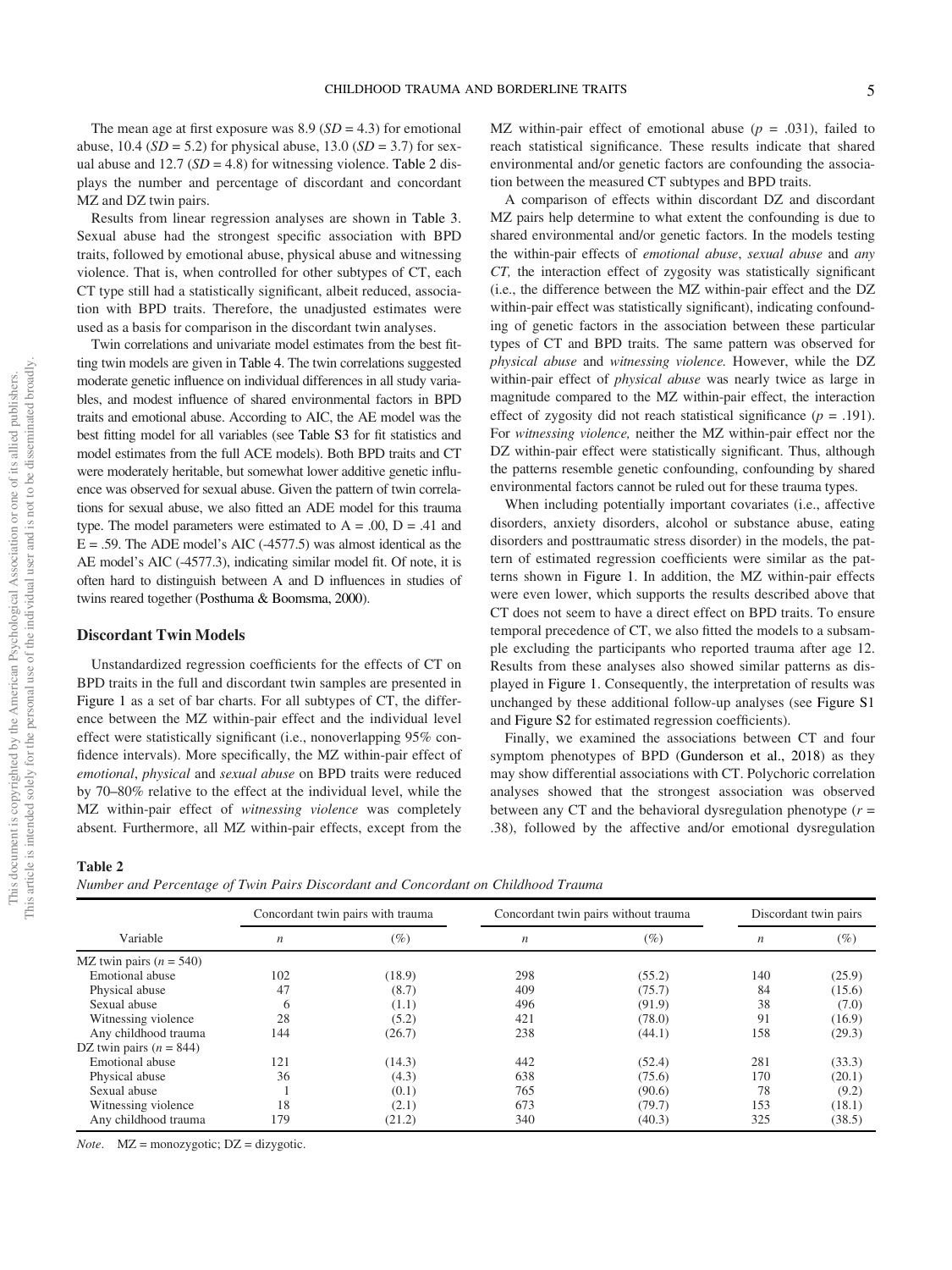Table 3

|                                             |                                            | Unadjusted coefficients                    | Adjusted for other trauma <sup>b</sup> |                             |  |
|---------------------------------------------|--------------------------------------------|--------------------------------------------|----------------------------------------|-----------------------------|--|
| Effect <sup>a</sup>                         | Unstandardized                             | Y-standardized <sup>c</sup>                | Unstandardized                         | Y-standardized <sup>c</sup> |  |
| Emotional abuse                             | $0.96$ [0.84, 1.09]                        | $0.60$ [0.53, 0.68]                        | $0.70$ [0.57, 0.83]                    | $0.44$ [0.36, 0.52]         |  |
| Physical abuse                              | 1.02 [0.86, 1.18]                          | $0.64$ [0.54, 0.74]                        | $0.53$ [0.36, 0.71]                    | $0.33$ [0.23, 0.44]         |  |
| Sexual abuse                                | 1.55 [1.27, 1.82]                          | $0.97$ [0.80, 1.14]                        | $1.14$ [0.88, 1.41]                    | $0.71$ [0.55, 0.88]         |  |
| Witnessing violence<br>Any childhood trauma | $0.78$ [0.61, 0.96]<br>$0.90$ [0.78, 1.01] | $0.49$ [0.38, 0.60]<br>$0.56$ [0.49, 0.63] | $0.29$ [0.11, 0.47]                    | $0.18$ [0.07, 0.29]         |  |

*Regression Models of the Effects of Childhood Trauma on Borderline Personality Disorder Traits*

*Note*. 95% CI in brackets.

 $a<sup>a</sup>$  0 = trauma absent, 1 = trauma present.  $b<sup>b</sup>$  Each trauma type is adjusted for the other trauma types.  $c<sup>c</sup>$  The borderline personality disorder outcome was standardized.

phenotype  $(r = .35)$ , the cognitive and/or self-disturbance phenotype  $(r = .34)$  and the interpersonal instability phenotype  $(r = .27)$ . Overall, results from discordant twin analyses indicated genetic confounding in the relationship between CT and symptom phenotypes of BPD (see Figure S3).

#### Cholesky Decomposition Models

Table 5 presents genetic and environmental correlations between CT and BPD traits derived from the Cholesky decomposition models. Notably, all shared environmental influences were dropped from the models because this resulted in improvements in model fit, as indicated by the lowest AIC values. There were substantial genetic correlations between CT and BPD traits, while the nonshared environmental correlations were negligible. These results are consistent with the results from the discordant twin models, suggesting confounding by genetic factors in the association between CT and BPD traits.

#### **Discussion**

The aim of the study was to examine whether there are causal effects of CT on BPD traits in early adulthood. Although CT is generally thought of as a purely environmental measure, genetically informative studies have found genetic influence on measured environments, such as life events (Kandler et al., 2012; Kendler & Baker, 2007). Results in the present study corroborate prior work mentioned above, finding genetic influence of measured CT ( $h^2 = .33$ -.69). BPD traits were also found to be moderately heritable ( $h^2 = .50$ ). This estimate is in line with results from previous studies that have measured BPD

traits at one measurement occasion (Bornovalova et al., 2013; Distel et al., 2008; Kendler et al., 2008; Torgersen et al., 2008).

As to the relationship between CT and BPD traits, we first examined the phenotypic associations in the total study sample. Consistent with previous work (Afifi et al., 2011; Battle et al., 2004; Charak et al., 2018; Lobbestael et al., 2010; Yen et al., 2002; Zanarini et al., 2020), we found associations between CT and BPD traits. Sexual abuse had the strongest independent association with BPD traits, followed by emotional abuse, physical abuse and witnessing violence. However, which subtypes of maltreatment are most prominently and independently associated with BPD differ between studies. Possible reasons for varying research findings may be differences in samples (e.g., clinical vs. nonclinical), definition and classification of abuse/ neglect, covariates included and measurement method.

Next, discordant twin models were fitted in order to control for potential confounding of shared environmental and genetic factors in the association between CT and BPD traits. All patterns in Figure 1 resemble a pattern of genetic confounding, indicating that the increased BPD traits associated with CT in the total study sample are not due to a direct effect of CT, but can rather be explained by shared genetic influence. Specifically, in the model testing the within-pair effects of *emotional abuse*, the MZ within-pair effect was statistically significant but modest in magnitude. The DZ within-pair effect was approximately twice as large as the MZ within-pair effect, and this difference in within-pair effects was statistically significant. These results indicate that there might be a small causal effect of emotional abuse on BPD traits, but that a substantial proportion of the observed relationship in the total study sample stems from shared genetic influences. The same pattern was observed for *physical abuse*. In this model, the MZ within-pair effect was statistically nonsignificant, indicating that in discordant

Table 4

|                      |                         | Twin correlations <sup>a</sup> | Univariate model estimates |                  |  |
|----------------------|-------------------------|--------------------------------|----------------------------|------------------|--|
| Measure              | MZ pairs                | DZ pairs                       |                            |                  |  |
| <b>BPD</b> traits    | $.49$ [.42, .55]        | $.29$ [.23, .35]               | $.50$ [.44, .55]           | $.50$ [.45, .56] |  |
| Emotional abuse      | $.61$ [.53, .71]        | $.36$ [.25, .45]               | $.63$ [.53, .71]           | $.37$ [.29, .47] |  |
| Physical abuse       | $.69$ [.57, .77]        | $.36$ [.23, .47]               | $.69$ [.58, .78]           | $.31$ [.22, .42] |  |
| Sexual abuse         | $.52$ [.21, .68]        | $-.09$ [ $-.24, .24$ ]         | $.33$ [ $.05, .58$ ]       | $.67$ [.42, .95] |  |
| Witnessing violence  | $.52$ [ $.33$ , $.67$ ] | $.21$ [.02, .34]               | $.50$ [ $.35, .63$ ]       | $.50$ [.37, .65] |  |
| Any childhood trauma | $.59$ [.48, .68]        | $.31$ [.23, .39]               | $.59$ [.50, .68]           | $.41$ [.32, .50] |  |

*Note*. 95% CI in brackets. BPD traits = borderline personality disorder traits; A = additive genes; E = nonshared environment; MZ = monozygotic; DZ = dizygotic. <sup>a</sup> Pearson correlations are presented for BPD traits, tetrachoric correlations are reported for the remaining five childhood trauma variables.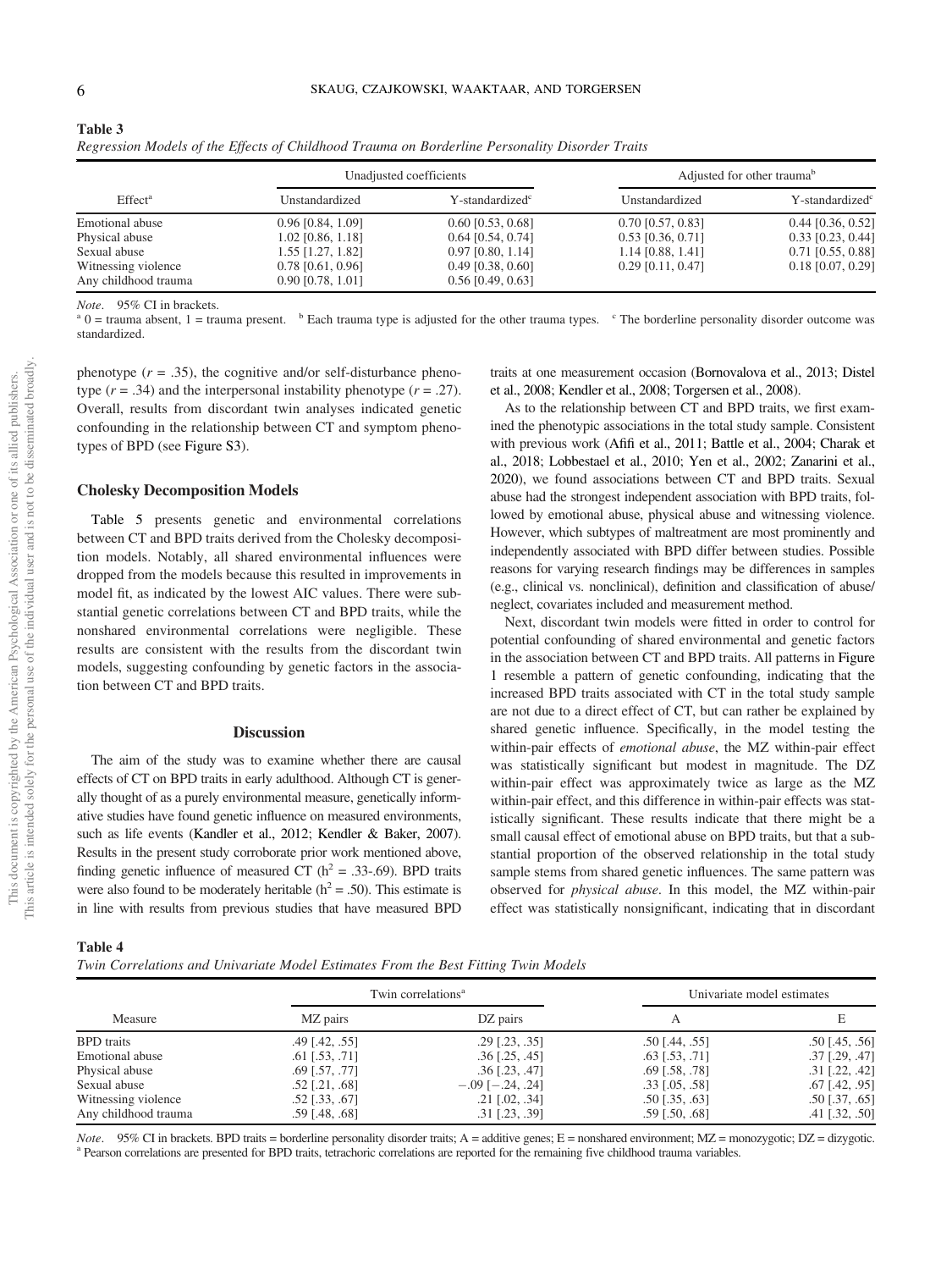



*Average Change in BPD Traits Between CT Exposed and Nonexposed Individuals, With and Without Considering Twin-Pair Membership*

*Note*. Unstandardized regression coefficients B are presented above the bars. CT = childhood trauma; BPD traits = borderline personality disorder traits; IL = individual level (i.e., the average change in BPD traits due to a one-unit change in CT without considering twin-pair membership. Because CT is coded dichotomously, the regression coefficient is interpreted as the average change in BPD traits between CT exposed and nonexposed individuals); MZ = difference in BPD traits within discordant monozygotic twin pairs; DZ = difference in BPD traits within discordant dizygotic twin pairs. The difference between the MZ within-pair effect and the DZ within-pair effect was statistically significant for emotional abuse, sexual abuse and any childhood abuse, i.e.,  $p = .049$ ,  $p = .003$  and  $p = .042$ , respectively. \*  $p < .05$ . \*\*\*  $p < .001$ . See the online article for the color version of this figure.

MZ pairs, physical abuse exposed and nonexposed twins did not differ in BPD traits. The DZ within-pair effect, on the other hand, was statistically significant and about twice as large as the MZ within-pair effect. Although this pattern resembles genetic confounding, the observed difference in effects between discordant MZ and discordant DZ twins did not reach statistical significance. Thus, confounding by shared environmental factors cannot be ruled out. However, in the univariate twin models we found no evidence of shared environmental influences accounting for the variance in BPD traits and CT, suggesting that shared environmental factors are unlikely to confound the association between them.

#### Table 5

| Genetic and Environmental Correlations Between Childhood |
|----------------------------------------------------------|
| Trauma and Borderline Personality Disorder Traits        |

| Trauma type          | Genetic correlation<br>[95% CI] | Nonshared environmental<br>correlation [95% CI] |
|----------------------|---------------------------------|-------------------------------------------------|
| Emotional abuse      | $.52$ [.42, .62]                | $.12$ [.01, .22]                                |
| Physical abuse       | $.51$ [.40, .62]                | $.07$ [ $-.06, .20$ ]                           |
| Sexual abuse         | $.48$ [ $.26$ , $.85$ ]         | $.19$ [.02, .35]                                |
| Witnessing violence  | $.52$ [ $.37, .65$ ]            | $-.03$ [ $-.16, .10$ ]                          |
| Any childhood trauma | $.53$ [.43, .63]                | $.11$ [.00, .22]                                |

For the model testing the within-pair effects of *sexual abuse*, the MZ within-pair effect was modest in magnitude and statistically nonsignificant, while the DZ within-pair effect was statistically significant and much greater in magnitude. These results indicate genetic confounding of the relationship between sexual abuse and BPD traits. Although a visual inspection of the estimated regression coefficients for the model testing the within-pair effects of *witnessing violence* resemble genetic confounding, both within-pair effects were small in magnitude and statistically nonsignificant. Of all trauma types, witnessing violence showed the weakest correlation with BPD traits. This may explain the lack of a statistically significant difference between the MZ and DZ within-pair effect. In addition, the effect of witnessing violence in itself may be of less interest, because a large amount of the phenotypic association between witnessing violence and BPD traits could be attributed to the effect of the other trauma types (i.e., when controlled for other trauma types, the effect of witnessing violence dropped considerably). The model testing the within-pair effects of *any CT* makes most sense if the pattern of relationship between all subtypes of CT and BPD traits are pointing in the same direction. As expected from the results above, the analyses indicate genetic confounding of the association between any CT and BPD traits. Results from bivariate twin analyses provided further support for the conclusions derived from the discordant twin analyses, showing substantial genetic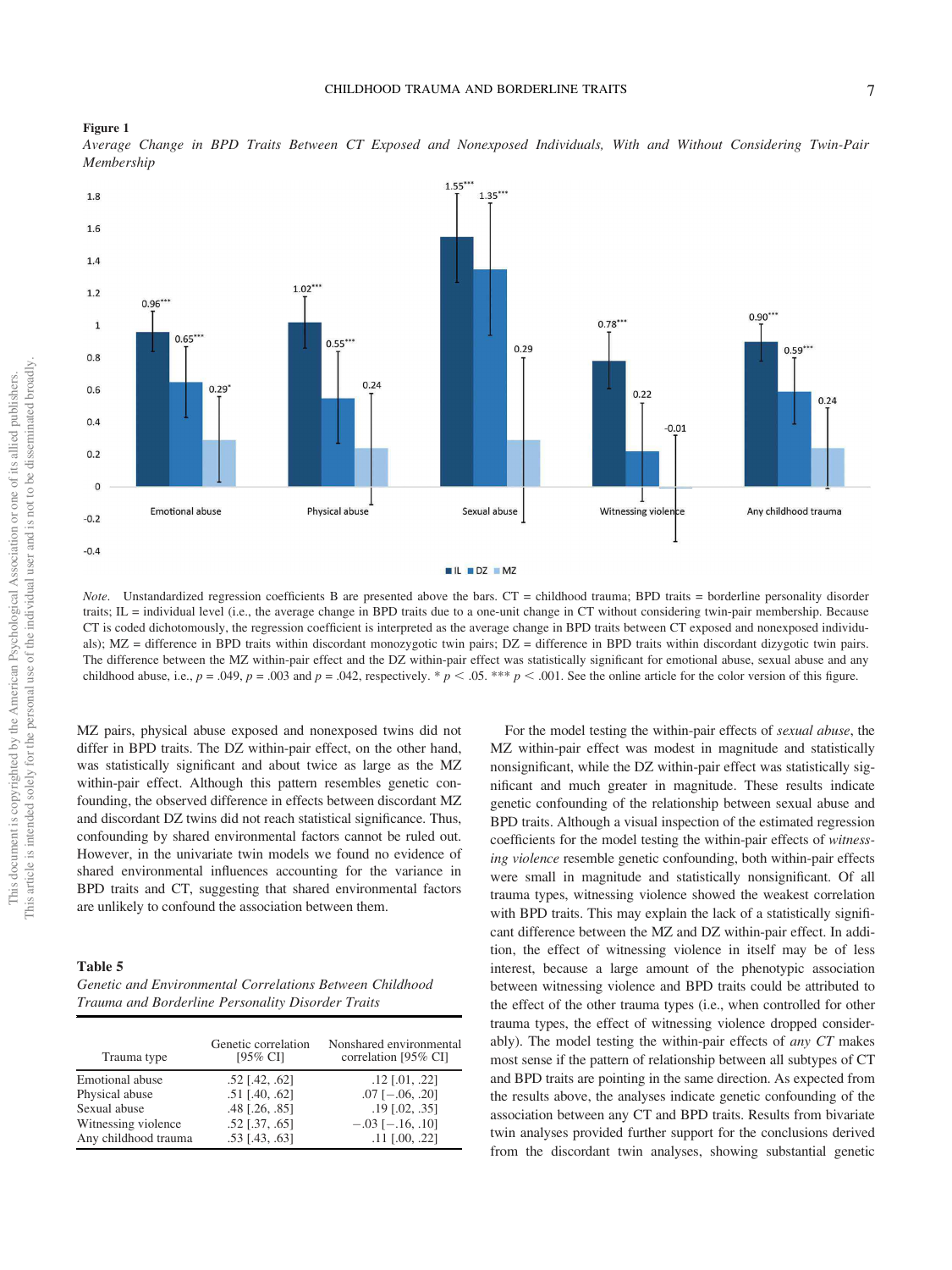correlations between all types of CT and BPD traits, while the nonshared environmental correlations were negligible.

Genetic confounding can be explained by evocative or active gene-environment correlation (Plomin et al., 1977). From this perspective of behavior genetics, a child inherits the genes and may develop BPD, regardless of whether the child has ever been exposed to CT. In case of an evocative gene-environment correlation, the child's genetically influenced characteristics elicit specific reactions from others. The child's genetic predisposition to, for example, impulsivity or oppositional behavior may elicit reactions from others that increases the likelihood of exposure to adverse life events such as physical aggression from their parents. In case of an active geneenvironment correlation, the child actively creates or selects environments that are related to his or her genetic predisposition.

In line with previous studies finding that children exposed to trauma often experience multiple types of trauma (Charak et al., 2018; Herrenkohl & Herrenkohl, 2009; Zanarini et al., 2002), our results showed that the trauma types were interrelated. When studying single types of CT and not controlling for cooccurring subtypes, one may overestimate the negative influence of a particular type of trauma. However, when no causal effects were found for any type of trauma, a control for the cooccurrence of other trauma types should not be necessary. Yet, in addition to our main analyses, we fitted discordant twin models controlled for the effects of cooccurring CT. This did not change the pattern of estimated regression coefficients, nor consequently the conclusions regarding the relationship between trauma exposure and BPD traits.

Our results indicate that CT does not seem to play a causal role in the development of BPD traits. These results confirm findings from the very few twin studies published to date with equivalent CT, personality disorders and methodology (Berenz et al., 2013; Bornovalova et al., 2013). Noteworthy, the results in this study contradict much of the existing research literature regarding the etiology of BPD studied without control for shared environmental and genetic factors. For instance, a systematic review of studies examining the relationship between CT and BPD concluded that CT is an important etiological factor in the development of BPD (Ball & Links, 2009). However, the studies reviewed in that paper were pure correlational studies and did not control for the effects of shared environmental and genetic factors. Importantly, our findings do not justify the infliction of traumatic events, nor that CT does not cause pain and harm in young people's lives. Irrespective of any potential long-term consequences, it should be the ethical imperative for any responsible society to ensure that children's quality of life is good and that they are protected from painful childhood experiences.

#### Limitations and Strengths

Potential limitations to results should be mentioned. First, the assessment of CT was based on retrospective reporting. Although the validity of the assessment was likely strengthened by the use of a semistructured interview that based the scores on concrete behavior, there may still be bias in the reporting due to memory limitations or deliberate overreporting/underreporting. The risk for potential memory limitations might have been lower if the time delay between CT exposure and reporting were reduced. It is also a question to what degree the measure of CT reflects the perception of recalled memories (e.g., it might be that individuals with BPD symptoms are more likely to recall an experience as abusive/traumatic). However, studies have

found that recall bias only explains a small portion of the variance in retrospective reporting of childhood maltreatment (Fergusson et al., 2011) and that retrospective reporting of abuse is highly consistent over time in personality disorder samples (Spinhoven et al., 2012). Of course, a more comprehensive trauma interview would be preferable (e.g., combining interview and questionnaire data or using multiple informants), but this is difficult in large surveys aiming to maximize the number of scales. Second, the lower correlations between BPD traits and continuously scored CT variables compared to a trauma/ nontrauma scoring may be due to error variance in the scoring of severity and duration. It could be assumed that dichotomously scored CT variables would be correspondingly unreliable. Supporting its reliability/validity, the dichotomous CT variables showed clear associations with BPD traits, although there is a possibility that the correlations are artificially high. Third, because few participants met the criteria for a BPD diagnosis, we used a dimensional measure of BPD traits that included both clinical and subclinical scores. Even if studies have shown that different symptom levels reflect degrees of severity on a single continuum (Edens et al., 2008; Torgersen et al., 2008), other results may emerge in samples including more individuals with the full range of BPD symptoms. Fourth, although a discordant twin design controls for all variables shared by the twins (i.e., shared environmental and genetic factors), it does not eliminate confounding by unmeasured nonshared environmental variables, that is, environmental factors unique to the individual that influences exposure to CT as well as BPD traits (Ohlsson & Kendler, 2020). However, this limitation will probably only be a problem if we actually had found a direct effect of CT on BPD traits. Fifth, measurement error in the exposure variable will attenuate the within-pair associations to a greater extent than the individual-level associations (Ashenfelter & Krueger, 1994; Griliches, 1979). Consequently, the discordant twin design may fail to find a within-pair effect even when there is in fact a causal effect of exposure on outcome.

Contributing to the present knowledge within the field, this study has several strengths. The discordant twin design eliminates confounding by genetic and shared environmental factors, which makes it a powerful method for examining questions about causality (McGue et al., 2010; Ohlsson & Kendler, 2020). The large sample size provided statistical power to analyze discordant MZ and discordant DZ twins separately, and subtypes of CT in relation to BPD traits. Furthermore, the use of a full cohort, populationbased sample strengthens the possibility of generalization of findings. The validity of the conclusions drawn from twin studies depends on twins being representative of the general population. Indeed, twins are shown to be representative of the general population in studies of both mental and somatic health, and twins do not appear to be different from other people with respect to personality (Andrew et al., 2001; Johnson et al., 2002).

#### Future Research

It is important to cross-validate findings from the present study by replicating the findings in samples from other age groups and other countries. Bornovalova, et al. (2013) found similar results in a sample of young adults from Minnesota, suggesting that findings may generalize to other populations. However, it is possible that BPD symptoms might develop at a later age than assessed in the present study. Future studies should also examine other types of CT and different dimensions of the trauma experience (e.g.,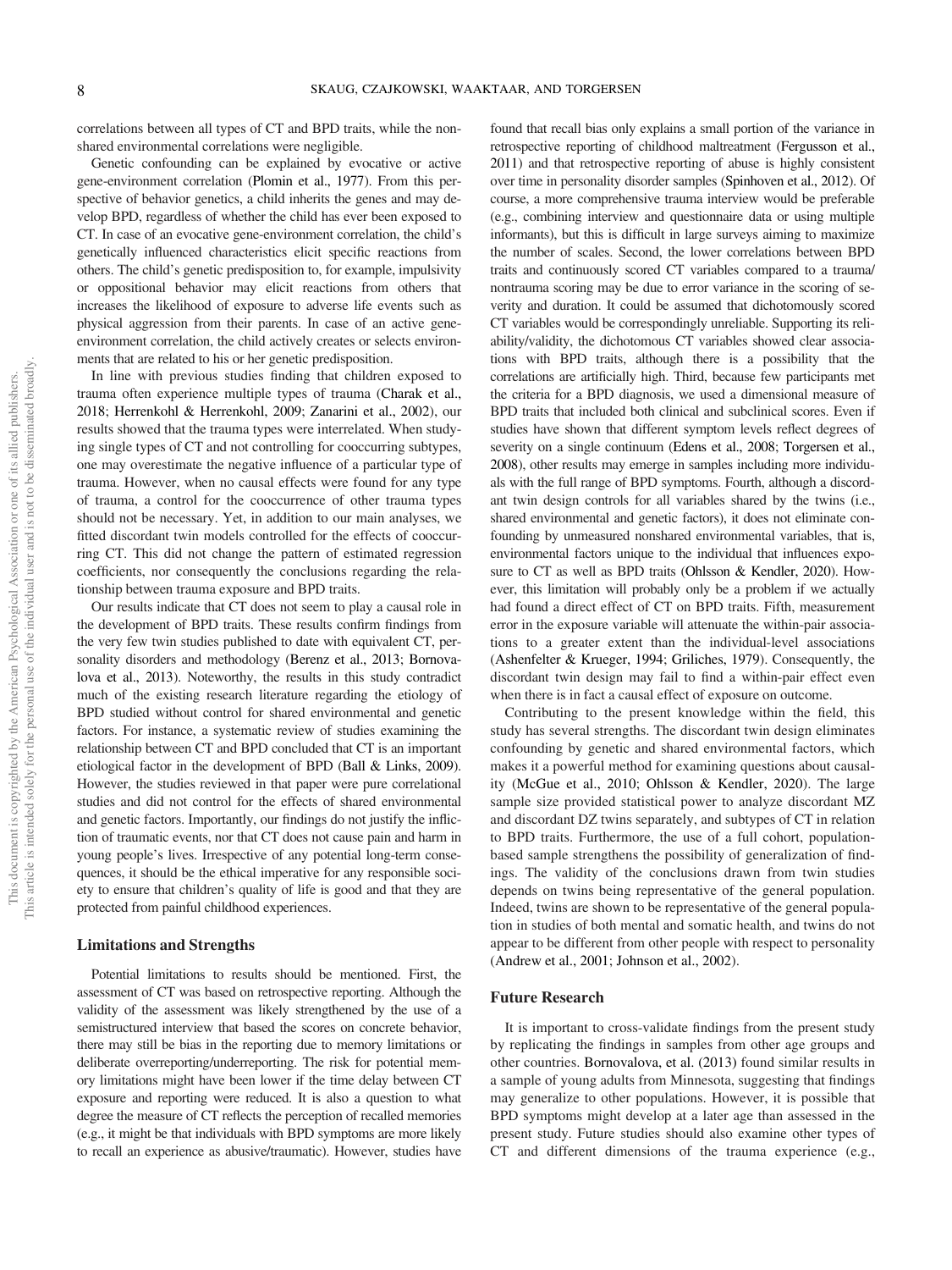trauma inside vs. outside the family, age and severity). Importantly, future studies should use methods that are able to separate the effects of an exposure from shared genetic and environmental factors when looking for environmental factors that potentially contribute to the development of BPD.

## References

- Afifi, T. O., Mather, A., Boman, J., Fleisher, W., Enns, M. W., Macmillan, H., & Sareen, J. (2011). Childhood adversity and personality disorders: Results from a nationally representative population-based study. *Journal of Psychiatric Research*, *45*(6), 814–822. https://doi.org/10.1016/j.jpsychires .2010.11.008
- Akaike, H. (1987). Factor analysis and AIC. *Psychometrika*, *52*(3), 317–332. https://doi.org/10.1007/BF02294359
- American Psychiatric Association. (2013). *Diagnostic and statistical manual of mental disorders (DSM*–*5*: 5th ed.). https://doi.org/10.1176/ appi.books.9780890425596
- Andrew, T., Hart, D. J., Snieder, H., de Lange, M., Spector, T. D., & MacGregor, A. J. (2001). Are twins and singletons comparable? A study of disease-related and lifestyle characteristics in adult women. *Twin Research*, *4*(6), 464–477. https://doi.org/10.1375/twin.4.6.464
- Ashenfelter, O., & Krueger, A. (1994). Estimates of the economic return to schooling from a new sample of twins. *The American Economic Review*, *84*(5), 1157–1173.
- Ball, J. S., & Links, P. S. (2009). Borderline personality disorder and childhood trauma: Evidence for a causal relationship. *Current Psychiatry Reports*, *11*(1), 63–68. https://doi.org/10.1007/s11920-009-0010-4
- Bates, D., Mächler, M., Bolker, B., & Walker, S. (2015). Fitting linear mixed-effects models using lme4. *Journal of Statistical Software*, *67*(1), 1–48. https://doi.org/10.18637/jss.v067.i01
- Battle, C. L., Shea, M. T., Johnson, D. M., Yen, S., Zlotnick, C., Zanarini, M. C., Sanislow, C. A., Skodol, A. E., Gunderson, J. G., Grilo, C. M., McGlashan, T. H., & Morey, L. C. (2004). Childhood maltreatment associated with adult personality disorders: Findings from the Collaborative Longitudinal Personality Disorders Study. *Journal of Personality Disorders*, *18*(2), 193–211. https://doi.org/10.1521/pedi.18.2.193.32777
- Berenz, E. C., Amstadter, A. B., Aggen, S. H., Knudsen, G. P., Reichborn-Kjennerud, T., Gardner, C. O., & Kendler, K. S. (2013). Childhood trauma and personality disorder criterion counts: A co-twin control analysis. *Journal of Abnormal Psychology*, *122*(4), 1070–1076. https://doi .org/10.1037/a0034238
- Bornovalova, M. A., Hicks, B. M., Iacono, W. G., & McGue, M. (2009). Stability, change, and heritability of borderline personality disorder traits from adolescence to adulthood: A longitudinal twin study. *Development and Psychopathology*, *21*(4), 1335–1353. https://doi.org/10 .1017/S0954579409990186
- Bornovalova, M. A., Huibregtse, B. M., Hicks, B. M., Keyes, M., McGue, M., & Iacono, W. (2013). Tests of a direct effect of childhood abuse on adult borderline personality disorder traits: A longitudinal discordant twin design. *Journal of Abnormal Psychology*, *122*(1), 180–194. https:// doi.org/10.1037/a0028328
- Charak, R., Tromp, N. B., & Koot, H. M. (2018). Associations of specific and multiple types of childhood abuse and neglect with personality pathology among adolescents referred for mental health services. *Psychiatry Research*, *270*, 906–914. https://doi.org/10.1016/j.psychres.2018.11.016
- de Aquino Ferreira, L. F., Queiroz Pereira, F. H., Neri Benevides, A. M. L., & Aguiar Melo, M. C. (2018). Borderline personality disorder and sexual abuse: A systematic review. *Psychiatry Research*, *262*, 70–77. https://doi.org/10.1016/j.psychres.2018.01.043
- Distel, M. A., Rebollo-Mesa, I., Willemsen, G., Derom, C. A., Trull, T. J., Martin, N. G., & Boomsma, D. I. (2009). Familial resemblance of borderline

personality disorder features: Genetic or cultural transmission? *PLoS ONE*, *4*(4), e5334–e5334. https://doi.org/10.1371/journal.pone.0005334

- Distel, M. A., Trull, T. J., Derom, C. A., Thiery, E. W., Grimmer, M. A., Martin, N. G., Willemsen, G., & Boomsma, D. I. (2008). Heritability of borderline personality disorder features is similar across three countries. *Psychological Medicine*, *38*(9), 1219–1229. https://doi.org/10.1017/ S0033291707002024
- Edens, J. F., Marcus, D. K., & Ruiz, M. A. (2008). Taxometric analyses of borderline personality features in a large-scale male and female offender sample. *Journal of Abnormal Psychology*, *117*(3), 705–711. https://doi .org/10.1037/0021-843X.117.3.705
- Fergusson, D. M., Horwood, L. J., & Boden, J. M. (2011). Structural equation modeling of repeated retrospective reports of childhood maltreatment. *International Journal of Methods in Psychiatric Research*, *20*(2), 93–104. https://doi.org/10.1002/mpr.337
- Fink, L. A., Bernstein, D., Handelsman, L., Foote, J., & Lovejoy, M. (1995). Initial reliability and validity of the childhood trauma interview: A new multidimensional measure of childhood interpersonal trauma. *The American Journal of Psychiatry*, *152*(9), 1329–1335. https://doi .org/10.1176/ajp.152.9.1329
- Griliches, Z. (1979). Sibling Models and Data in Economics: Beginnings of a Survey. *Journal of Political Economy*, *87*(5, Pt. 2), S37–S64. https://doi.org/10.1086/260822
- Gunderson, J. G., Herpertz, S. C., Skodol, A. E., Torgersen, S., & Zanarini, M. C. (2018). Borderline personality disorder. *Nature Reviews. Disease Primers*, *4*, 18029. https://doi.org/10.1038/nrdp.2018.29
- Helgeland, M. I., Kjelsberg, E., & Torgersen, S. (2005). Continuities between emotional and disruptive behavior disorders in adolescence and personality disorders in adulthood. *The American Journal of Psychiatry*, *162*(10), 1941–1947. https://doi.org/10.1176/appi.ajp.162.10.1941
- Herrenkohl, R. C., & Herrenkohl, T. I. (2009). Assessing a child's experience of multiple maltreatment types: Some unfinished business. *Journal of Family Violence*, *24*(7), 485–496. https://doi.org/10.1007/s10896-009-9247-2
- Ibrahim, J., Cosgrave, N., & Woolgar, M. (2018). Childhood maltreatment and its link to borderline personality disorder features in children: A systematic review approach. *Clinical Child Psychology and Psychiatry*, *23*(1), 57–76. https://doi.org/10.1177/1359104517712778
- Johnson, W., Krueger, R. F., Bouchard, T. J., Jr., & McGue, M. (2002). The personalities of twins: Just ordinary folks. *Twin Research and Human Genetics*, *5*(2), 125–131. https://doi.org/10.1375/twin.5.2.125
- Kaess, M., Brunner, R., & Chanen, A. (2014). Borderline personality disorder in adolescence. *Pediatrics*, *134*(4), 782–793. https://doi.org/10 .1542/peds.2013-3677
- Kandler, C., Bleidorn, W., Riemann, R., Angleitner, A., & Spinath, F. M. (2012). Life events as environmental States and genetic traits and the role of personality: A longitudinal twin study. *Behavior Genetics*, *42*(1), 57–72. https://doi.org/10.1007/s10519-011-9491-0
- Kendler, K. S., Aggen, S. H., Czajkowski, N., Røysamb, E., Tambs, K., Torgersen, S., Neale, M. C., & Reichborn-Kjennerud, T. (2008). The structure of genetic and environmental risk factors for *DSM*–*IV* personality disorders: A multivariate twin study. *Archives of General Psychiatry*, *65*(12), 1438–1446. https://doi.org/10.1001/archpsyc.65.12.1438
- Kendler, K. S., & Baker, J. H. (2007). Genetic influences on measures of the environment: A systematic review. *Psychological Medicine*, *37*(5), 615–626. https://doi.org/10.1017/S0033291706009524
- Kirk, D. B. (1973). On the numerical approximation of the bivariate normal (tetrachoric) correlation coefficient. *Psychometrika*, *38*(2), 259–268. https://doi.org/10.1007/BF02291118
- Korsgaard, H. O., Torgersen, S., Wentzel-Larsen, T., & Ulberg, R. (2016). Personality disorders and Axis I comorbidity in adolescent outpatients with ADHD. *BMC Psychiatry*, *16*(175), 175. https://doi.org/10.1186/s12888 -016-0871-0
- Laporte, L., Paris, J., Guttman, H., & Russell, J. (2011). Psychopathology, childhood trauma, and personality traits in patients with borderline